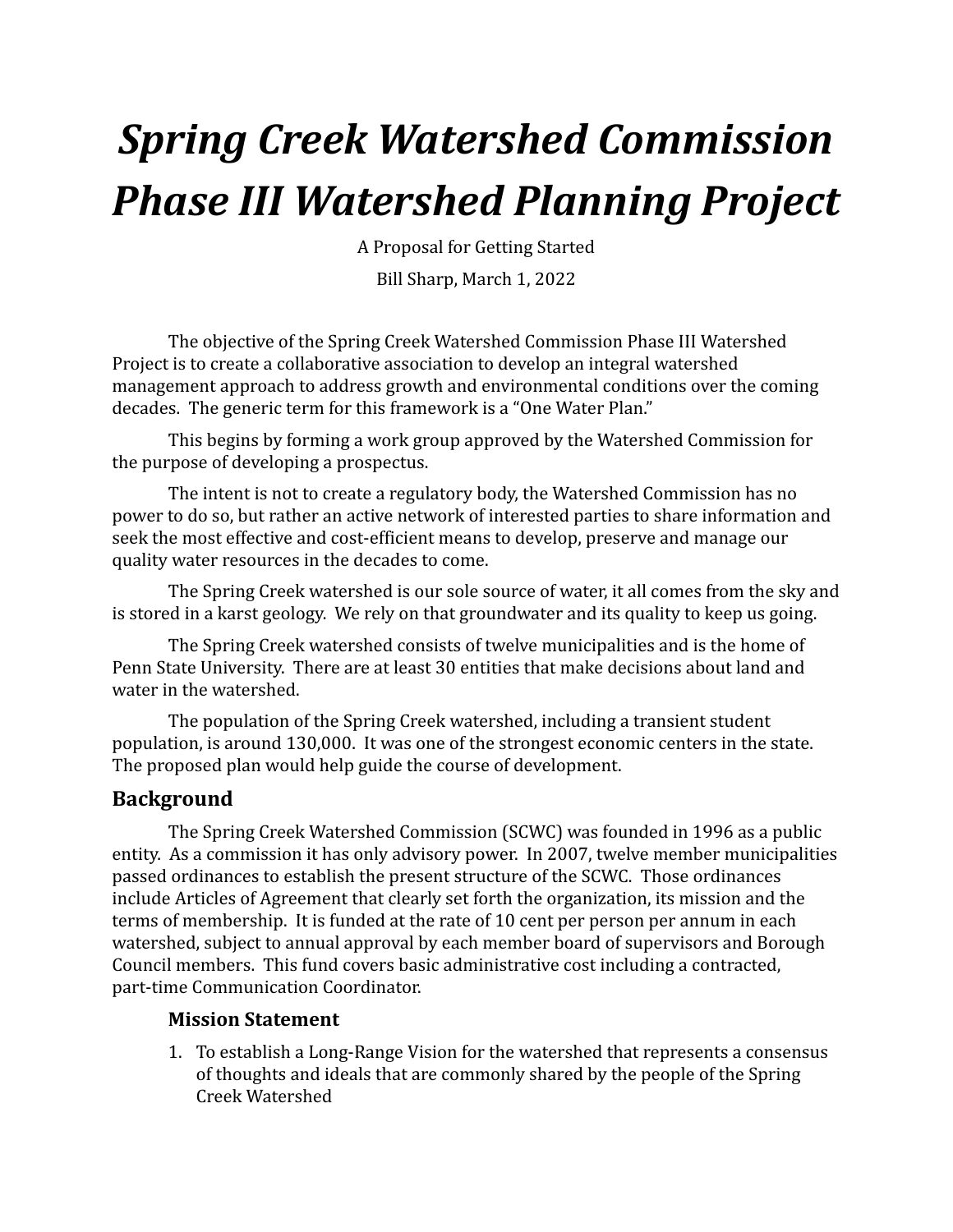- 2. To establish a Leadership Role within the watershed to advance and coordinate projects and programs that are consistent with the Long-Range Vision of the Spring Creek Watershed
- 3. To establish a long-range comprehensive Watershed Management Plan and program of meaningful associated projects to protect and enhance the Quality of Life within the Spring Creek Watershed.

## **Watershed Planning**

During its early years, the SCWC had grant funding for staffing and a variety of actives. Among these was a planned three phase watershed planning process. The first phase of that process was published in 2003 as "Spring Creek Watershed Plan Phase 1 Final Report: Our Challenges and a Direction for the Future."

A number of other significant projects have been completed by the SCWC, member municipalities and other agencies since its founding. Following an assessment and inventory of activities over its 20 years, and a celebration of those accomplishment, in 2018 a steering committee was established by the SCWC to move forward with the second phase.

A series of public and work group meetings were held. The Phase 2 report was presented to and approved by the SCWC in December 2019: "Spring Creek Watershed Commission Phase 2 Report: Collaborative Framework for Developing a One Water Plan and Leadership."

### **Proposed Phase III Workgroup**

The proposed workgroup could review the approved Phase 2 report and other immediately relevant documents, identify priorities, identifying stakeholders, and developing an initial scope of work. This prospectus would be presented to the Watershed Commission for review, comment and approval. Workgroup membership, based on the interest and expertise during the Phase 2 project could include:

- 1. Any appointed member of the SCWC who wishes to serve and/or other individuals designated by their municipality.
- 2. Representative of municipal water and wastewater authorities.
- 3. Subject matter experts, and the list from last year included representatives from: a. Penn State
	- b. Susquehanna River Basin Commission
	- c. PA Fish and Boat Commission
	- d. US Geological Survey
	- e. Keystone Water Resource Centre
	- f. Centre Region Council of Governments
	- g. Centre County Planning Agency
	- h. Centre County Conservation District
- 4. Others nominated by interested parties, for example:
	- a. Clearwater Conservancy
	- b. Spring Creek Chapter of Trout Unlimited
	- c. Sierra Club Moshannon Group
	- d. Nittany Valley Environmental Coalition